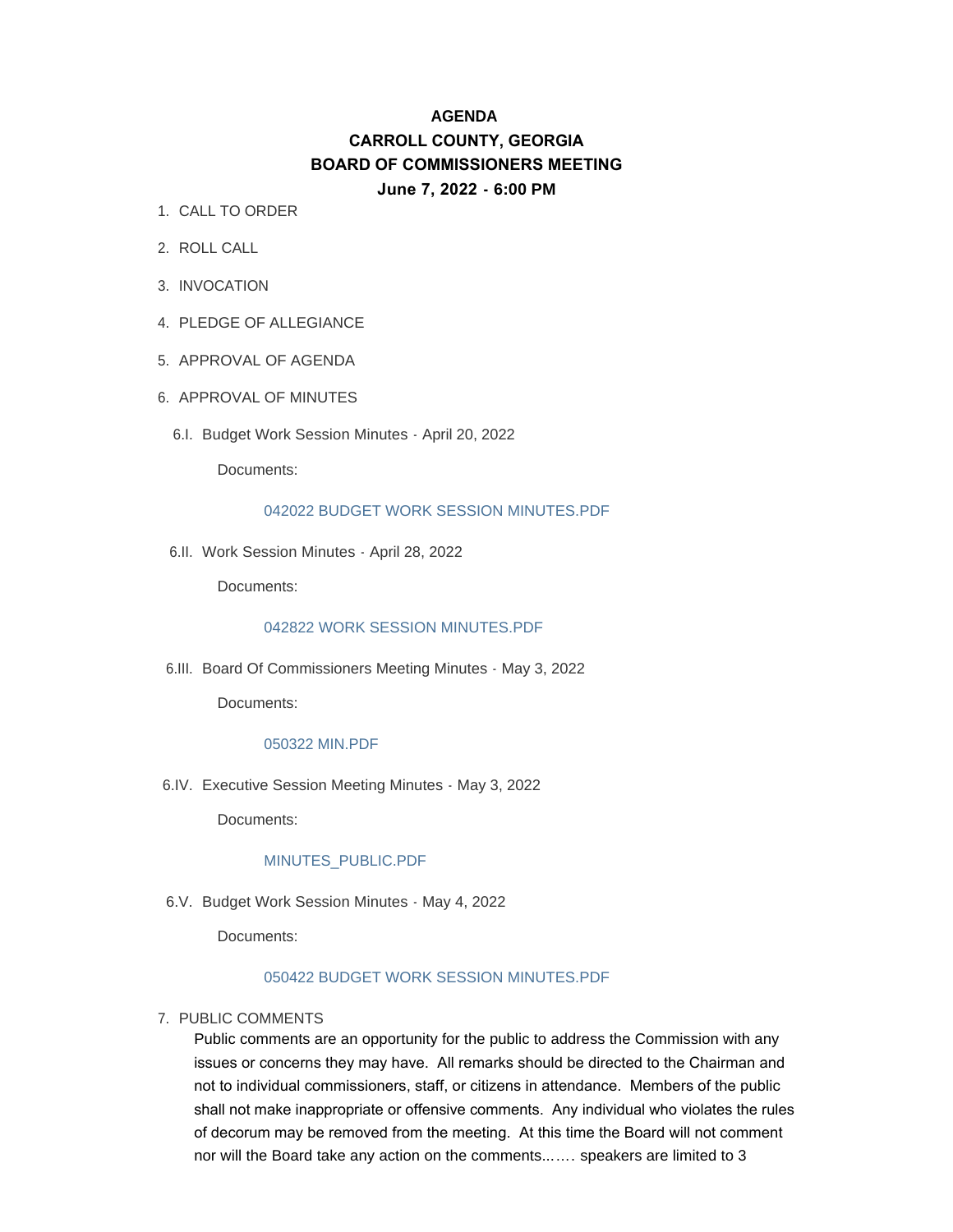minutes.

# 8. SPECIAL PRESENTATIONS

8.I. Waste & Recycling Workers Week Proclamation Proclamation proclaiming the week of June 12 - June 18 2022 Waste & Recycling Workers Week

*-Chairman Michelle Morgan*

*-Solid Waste Manager, Jacqueline Dost*

Documents:

# [WASTE AND RECYCLING WORKERS WEEK PROCLAMATION.PDF](http://www.carrollcountyga.com/AgendaCenter/ViewFile/Item/3547?fileID=9102)

9. ZONING SESSION

*- Janet Hyde, County Planner*

*The applicant or anyone speaking in favor of the application/request shall be allowed a TOTAL of ten minutes to present their request. Anyone opposed to the request shall also have a TOTAL of ten minutes to present their opposition. (If there are multiple speakers for or against an application, ask them to please be mindful to allow for others to speak, should they wish to do so.) Anyone speaking for or against the application shall be allowed a TOTAL of five minutes to speak in rebuttal.* 

9.I. Conditional Use - 1578 Bonner Goldmine Road

Consideration of Owner/Applicant: Elisabeth Cobb's Request (Application C-22-04-04) for a Conditional Use Permit for an intermediate Special Event Venue, Lying in Land Lot 126 of the 11th District, Parcel # 081-0174, Located at 1578 Bonner Goldmine Road, Carrollton. (Property is located in Commission District 5)

Documents:

[C-22-04-04 ELISABETH COBB CONDITIONAL USE FOR EVENT CENTER](http://www.carrollcountyga.com/AgendaCenter/ViewFile/Item/3480?fileID=9104)  BONNER GOLDMINE ROAD.PDF [C-22-04-04 ADDITIONAL COBB VENUE EMAILS.PDF](http://www.carrollcountyga.com/AgendaCenter/ViewFile/Item/3480?fileID=9105) [PLANNING COMMISSION SYNOPSIS MAY 2022.PDF](http://www.carrollcountyga.com/AgendaCenter/ViewFile/Item/3480?fileID=9106)

9.II. Conditional Use - 400 Kuglar Road

Consideration of Owner/Applicant: Amanda Revell's Request (Application C-22-05-01) for a Conditional Use Permit for Secondary Detached Dwelling, Lying in Land Lot 111 of the 10<sup>th</sup> District, Parcel # 042-0128, Located at 400 Kuglar Road, Bowdon. (Property is located in Commission District 6)

Documents:

[C-22-05-01 AMANDA REVELL CONDITIONAL USE FOR SECOND](http://www.carrollcountyga.com/AgendaCenter/ViewFile/Item/3554?fileID=9107)  DWELLING 400 KUGLAR ROAD.PDF [PLANNING COMMISSION SYNOPSIS MAY 2022.PDF](http://www.carrollcountyga.com/AgendaCenter/ViewFile/Item/3554?fileID=9108)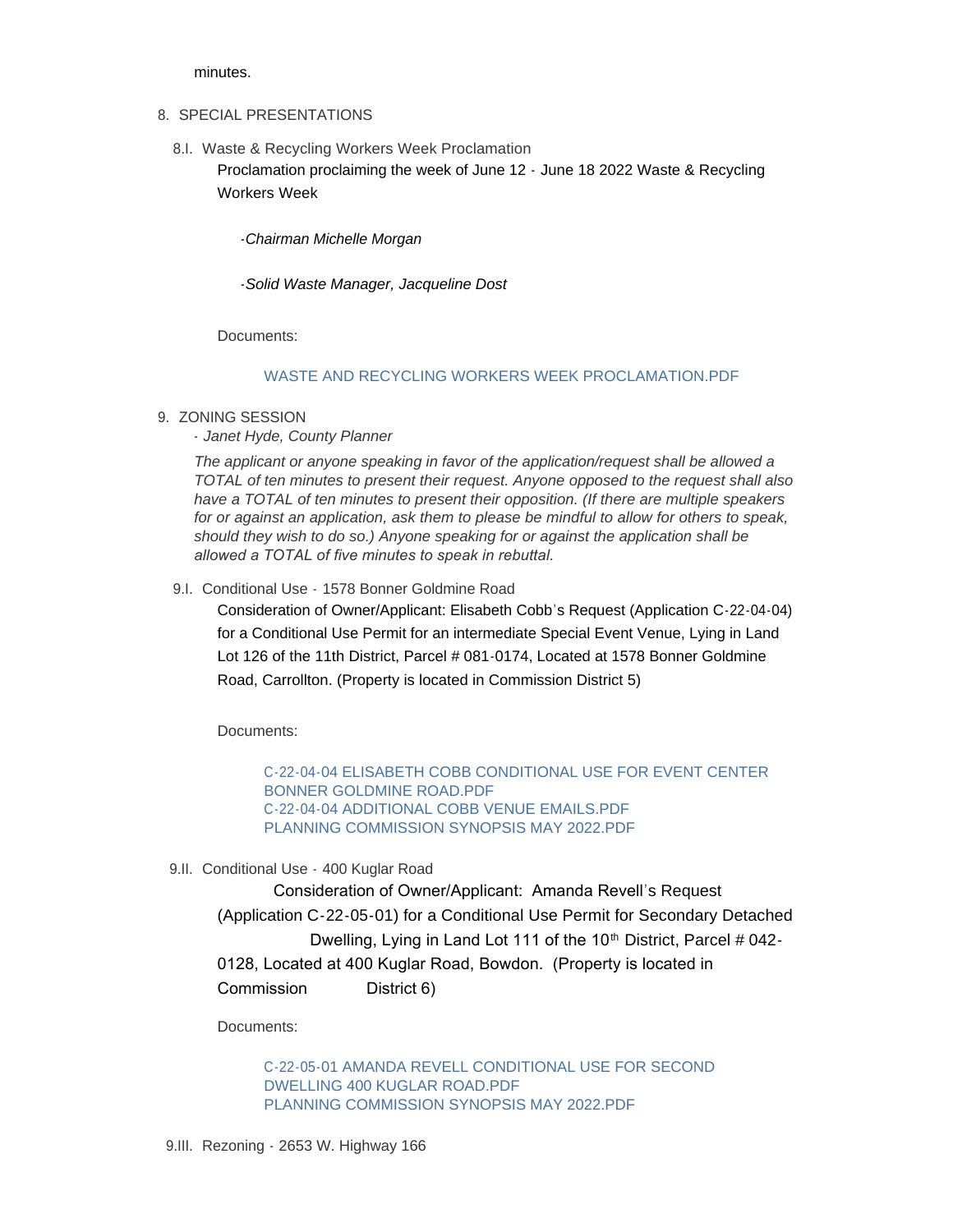Z-22-05-01: Request to Rezone approximately 10.412 acres from R3 to Residential and Agricultural to Residential (one acre minimum) in order to develop a proposed seven lot subdivision, Lying in Land Lot 91 of the 10<sup>th</sup> District, Parcel #077-0115 and 077-0116, Located at 2653 W. Highway 166, Carrollton. Owner/Applicant: Look Into The Future Properties I, LLC (Property is located in Commission District 4.

Documents:

## [Z-22-05-01 LOOK INTO THE FUTURE PROPERTIES I, LLC, REZONE A AND](http://www.carrollcountyga.com/AgendaCenter/ViewFile/Item/3555?fileID=9109)  R3 TO R, HWY 166 W AT W GREENWOOD DRIVE.PDF [PLANNING COMMISSION SYNOPSIS MAY 2022.PDF](http://www.carrollcountyga.com/AgendaCenter/ViewFile/Item/3555?fileID=9110)

9.IV. 90 Day Moratorium On Applications For Special Event Facilities Consideration of a Resolution Enacting a Moratorium for 90 Days on the Acceptance of Applications for and the Issuance of Conditional Use Permits Regarding Special Event Facilities in the Agricultural Zoning District

- *- Avery Jackson, County Attorney*
- *- Ben Skipper, Director of Community Development*

Documents:

# [MORATORIUM ON CONDITIONAL USE PERMITS FOR SPECIAL EVENTS](http://www.carrollcountyga.com/AgendaCenter/ViewFile/Item/3556?fileID=9187)  FACILTIES.PDF

#### 10. CONSENT AGENDA

*Items under this action were discussed at the public Work Session on Thursday, April 28, 2022 (now available for view on www.carrollcountyga.com) and will be presented for consideration as a single item. Only one vote will be taken.*

10.I. Public Works - Equipment Purchase

Consideration to purchase three (3) C345 New Holland track loaders from Agrimerica priced at \$69,800 per unit for a total of \$209,400 for the Public Works Department

Documents:

#### [PUBLIC WORKS RE COMPACT TRACK LOADERS.PDF](http://www.carrollcountyga.com/AgendaCenter/ViewFile/Item/3552?fileID=9103)

10.II. Fire Rescue - Equipment Purchase

Consideration to purchase one (1) 2022 Sutphen Heavy Duty Custom Pumper with Cummins X12 Powertrain at \$633,424.04; one (1) Sutphen Heavy Duty Custom SP70 Platform with Cummins X12 Powertrain at \$1,330,000 (refurbished); and one (1) Sutphen Heavy Duty Custom SL100 Ladder with Cummins X15 Powertrain at \$1,377,397.15 to be paid with SPLOST funds

Documents:

[CARROLL COUNTY, GA - 2022 SUTPHEN PUMPER PROPOSAL.PDF](http://www.carrollcountyga.com/AgendaCenter/ViewFile/Item/3558?fileID=9119) [CARROLL COUNTY, GA - 2022 SP70 PROPOSAL.PDF](http://www.carrollcountyga.com/AgendaCenter/ViewFile/Item/3558?fileID=9118)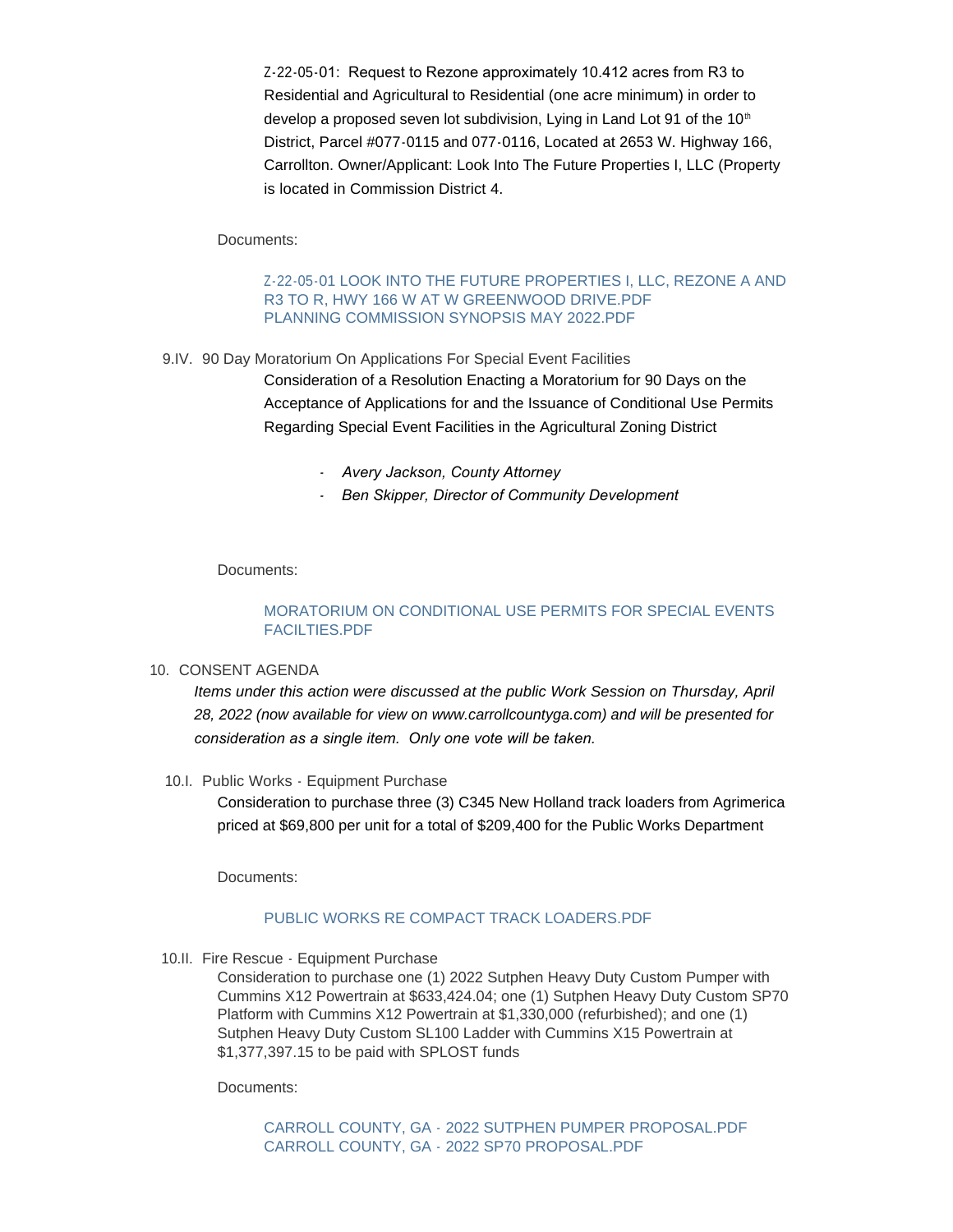## [CARROLL COUNTY, GA 2022 SUTPHEN SL100 LADDER PROPOSAL.PDF](http://www.carrollcountyga.com/AgendaCenter/ViewFile/Item/3558?fileID=9188)

- 10.III. Carroll County Development Authority Appointment (District 5) Consideration of Appointment of Donna Lackey to the Carroll County Development Authority
- 10.IV. Fire Rescue Equipment Purchase Consideration to purchase one hundred forty (140) Combat Sniper Hoses at \$222.16/ea. for a total \$31,102.40

Documents:

#### [TEN- HOSE FINAL.PDF](http://www.carrollcountyga.com/AgendaCenter/ViewFile/Item/3559?fileID=9116)

10.V. Investment Agreements

Consideration of Engagement of Raymond James as act as the Investment Adviser for the Series 2021 Carroll County General Obligation Bonds and conduct a competitive bid for such investments, to retain an arbitrage consultant, and to authorize the Chairman or designee to execute all agreements related thereto upon terms approved by the Chairman, and to take all other necessary actions to implement such investments

Documents:

## [RAYMOND JAMES ENGAGEMENT LETTER FOR INVESTMENT OF BOND](http://www.carrollcountyga.com/AgendaCenter/ViewFile/Item/3576?fileID=9144)  PROCEEDS.PDF

10. VI. Library MOU - One Time Payment For Capital Outlay Expenses Consideration of a Memorandum of Understanding with the West Georgia Regional Library System for one time payment of \$34,780 to be used for designated capital outlay expenses for the Carroll County library facilities, and authorize the Chairman to execute the Agreement

Documents:

# [MOU RE LIBRARY - ONE TIME CAPITAL OUTLAY PAYMENT - CARROLL](http://www.carrollcountyga.com/AgendaCenter/ViewFile/Item/3577?fileID=9126)  COUNTY IGA.PDF

10.VII. Library MOU

Consideration of a Memorandum of Understanding with the West Georgia Regional Library System of \$250,000 payment to be used for the Carroll County library facilities, and authorize the Chairman to execute the Agreement

Documents: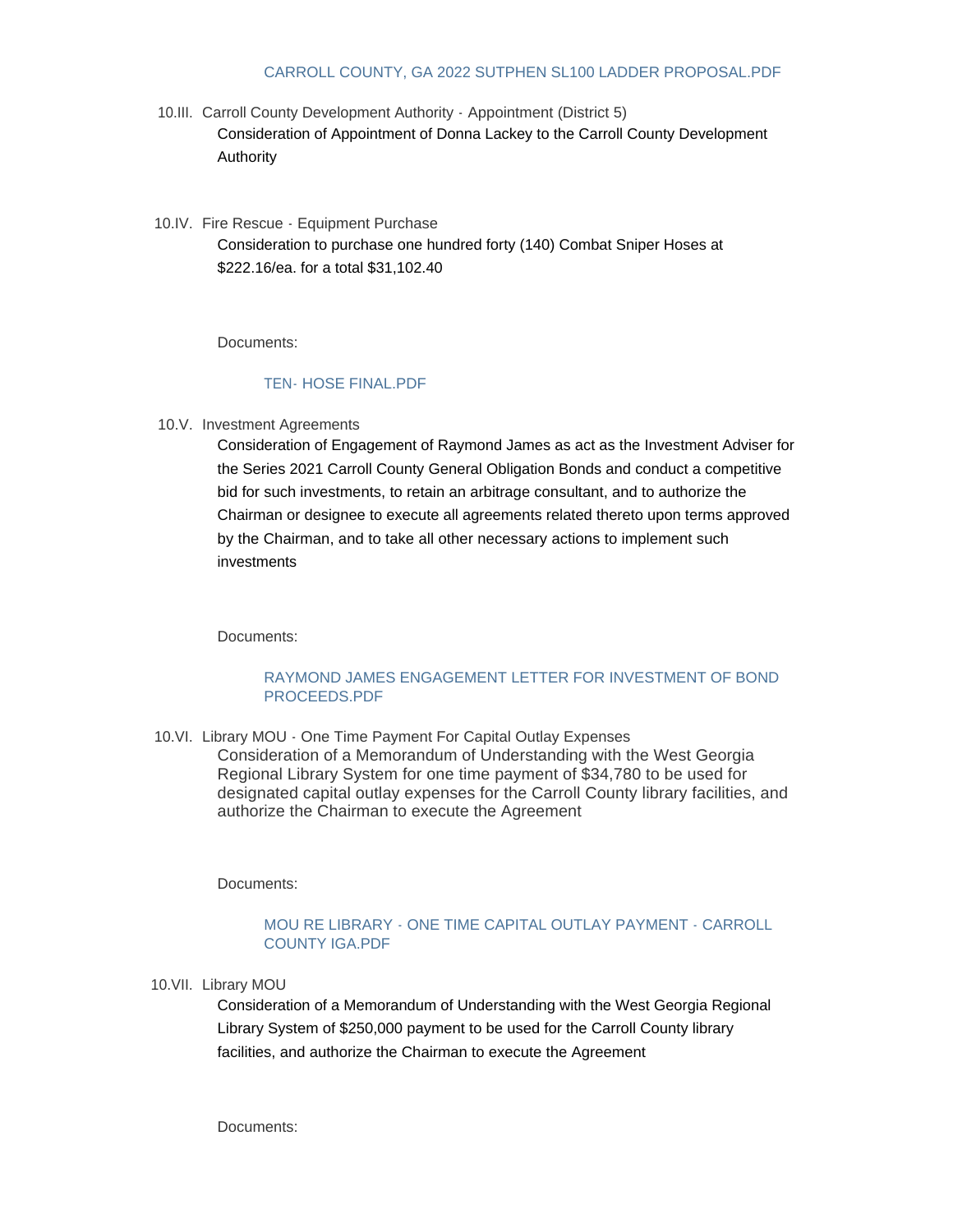#### [2022-23 MOU - WEST GEORGIA REGIONAL LIBRARY.PDF](http://www.carrollcountyga.com/AgendaCenter/ViewFile/Item/3578?fileID=9185)

- 10. VIII. Carroll County Library Board Appointment Consideration of Appointment of Dr. Nancy Mims to the Carroll County Library Board
- 10.IX. Region 4 EMS Council Appointments Consideration of Appointments of Chief Allen English and Chief Chuck Barnwell to the Region 4 EMS Council
- 10.X. Carroll County Board Of Family And Children Services Appointment Consideration of Appointment of Pastor Vincent Dortch to the Carroll County Board of Family and Children Services
- 10.XI. Pathways Center Community Service Board Appointment Consideration of Appointment of Jodie Goodman to the Pathways Center Community Service Board
- 10.XII. Inmate Work Detail Agreement With The City Of Carrollton Consideration of entering into an Inmate Work Detail Agreement with the City of Carrollton and to authorize the Chairman to finalize the terms of the Agreement and to execute the Agreement

Documents:

## [INMATE WORK DETAIL AGREEMENT WITH CITY OF CARROLLTON 2022](http://www.carrollcountyga.com/AgendaCenter/ViewFile/Item/3551?fileID=9184)  FOR GREENBELT AND CITY STREETS CREW - CARROLL COUNTY.PDF

10. XIII. Fire Service Agreement With The City Of Carrollton

Consideration of an updated Fire Service Agreement with the City of Carrollton, and authorize the Chairman to provide to finalize the terms of the Agreement and to execute the Agreement

Documents:

# [CITY OF CARROLLTON FIRE SERVICE DELIVERY INTERGOVERNMENTAL](http://www.carrollcountyga.com/AgendaCenter/ViewFile/Item/3579?fileID=9178)  AGREEMENT 2022.PDF

10.XIV. Appraisal Services For Residential Property

Consideration of Agreement for Appraisal Services for Residential Property and to authorize the Chairman to finalize the terms of the Agreement and to execute the Agreement

Documents: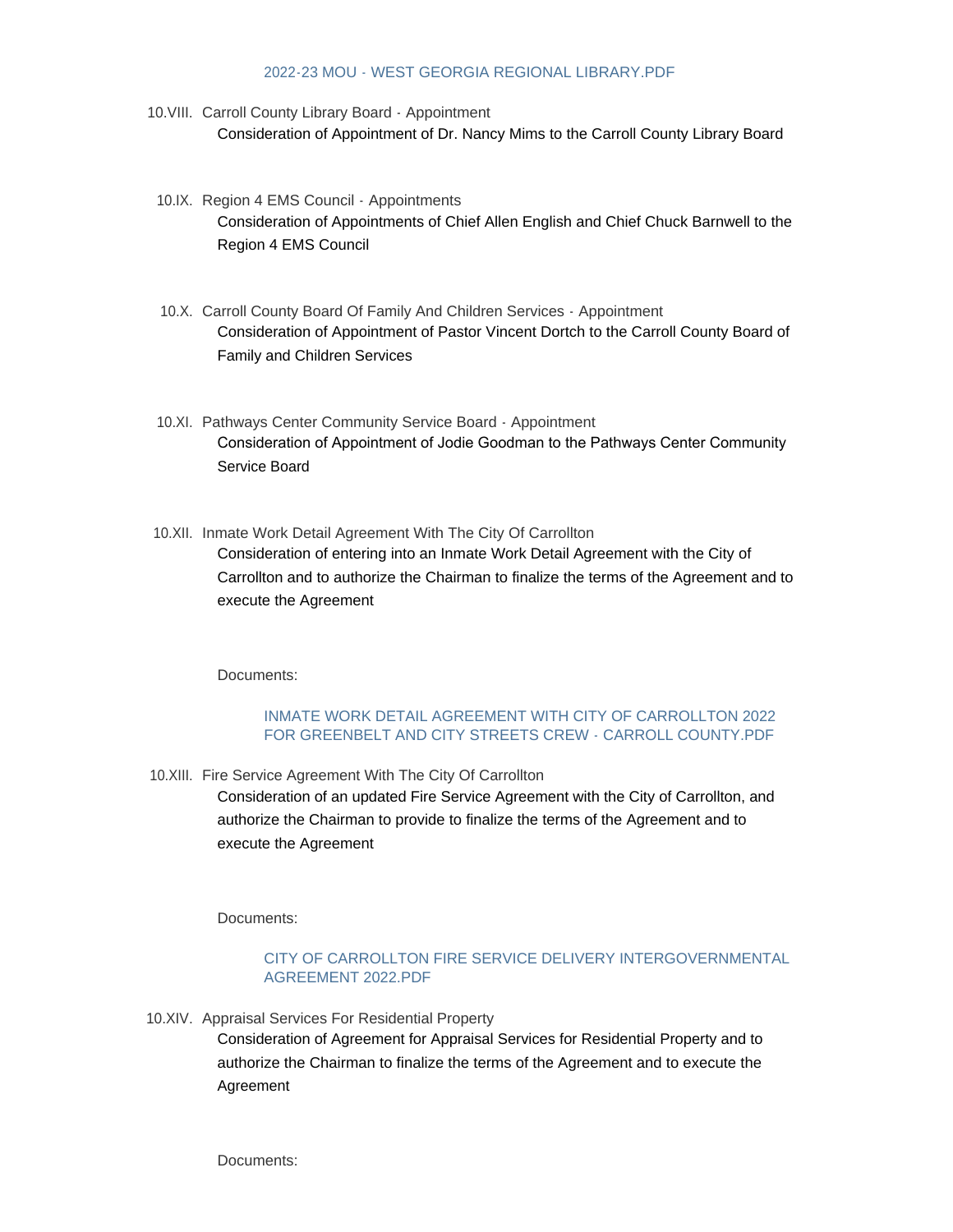#### [RESIDENTIAL APPRAISAL SERVICE AGREEMENT -](http://www.carrollcountyga.com/AgendaCenter/ViewFile/Item/3564?fileID=9145) TECHNICAL APPRAISAL SERVICES OF GEORGIA INC - TAX ASSESS (2).PDF

10.XV. Emergency Medical Services Agreement - West Georgia Ambulance Consideration of an Emergency Medical Services Agreement with West Georgia Ambulance, Inc., approve proposed assignment to HealthLiant, Inc. (the non-profit holding company for all of the Tanner Health System entities), and to authorize the Chairman to finalize the terms of the Agreement and to execute the Agreement

Documents:

#### [2022 EMERGENCY MEDICAL SERVICES AGREEMENT - WEST GEORGIA](http://www.carrollcountyga.com/AgendaCenter/ViewFile/Item/3565?fileID=9121)  AMBULANCE.PDF [WEST GA AMBULANCE LETTER.PDF](http://www.carrollcountyga.com/AgendaCenter/ViewFile/Item/3565?fileID=9183)

10.XVI. Transit Contract Renewal FY 22-23

Consideration of Section 5311 Public Transportation Service Agreement for operation of Three Rivers Regional Transit System between the Board of Commissioners of Carroll County and Three Rivers Commission for the period beginning July 1, 2022 and ending June 30, 2023 for the annual local match of \$70,000, and authorize the Chairman to execute the Agreement

Documents:

# [CARROLL COUNTY TRRC 5307 5311 TRANSIT AGREEMENT FY23.PDF](http://www.carrollcountyga.com/AgendaCenter/ViewFile/Item/3568?fileID=9146) [CARROLL COUNTY TRRC 5307 5311 TRANSIT FY23 FAQS.PDF](http://www.carrollcountyga.com/AgendaCenter/ViewFile/Item/3568?fileID=9147)

10.XVII. Fire Rescue Uniforms - Fire Rescue

Consideration of Proposal to purchase uniforms from Galls, LLC in the amount of \$150,000 and to authorize the Chairman to finalize the terms of the Agreement and to execute the Agreement

*-Chuck Barnwell, Fire Rescue Chief*

Documents:

## [CARROLL COUNTY FIRE RESCUE - UNIFORM PURCHASE FOR FIRE](http://www.carrollcountyga.com/AgendaCenter/ViewFile/Item/3573?fileID=9186)  DEPARTMENT - DUE 3-22 - GALLS RESPONSE 2.PDF

- 11. FINANCIAL SESSION
	- 11.I. FY 2023 Budget Resolution

Consideration of a Resolution and Ordinance Providing for the Appropriations and Expenditures of Funds for the Government of Carroll County, Georgia, for the County Fiscal Year 2023, Beginning July 1, 2022 and Ending June 30, 2023; Providing for the Operations of County Departments, Boards, Agencies, Elected Offices, and Other Governmental Activities; To Provide for the Level of Personnel Authorized for the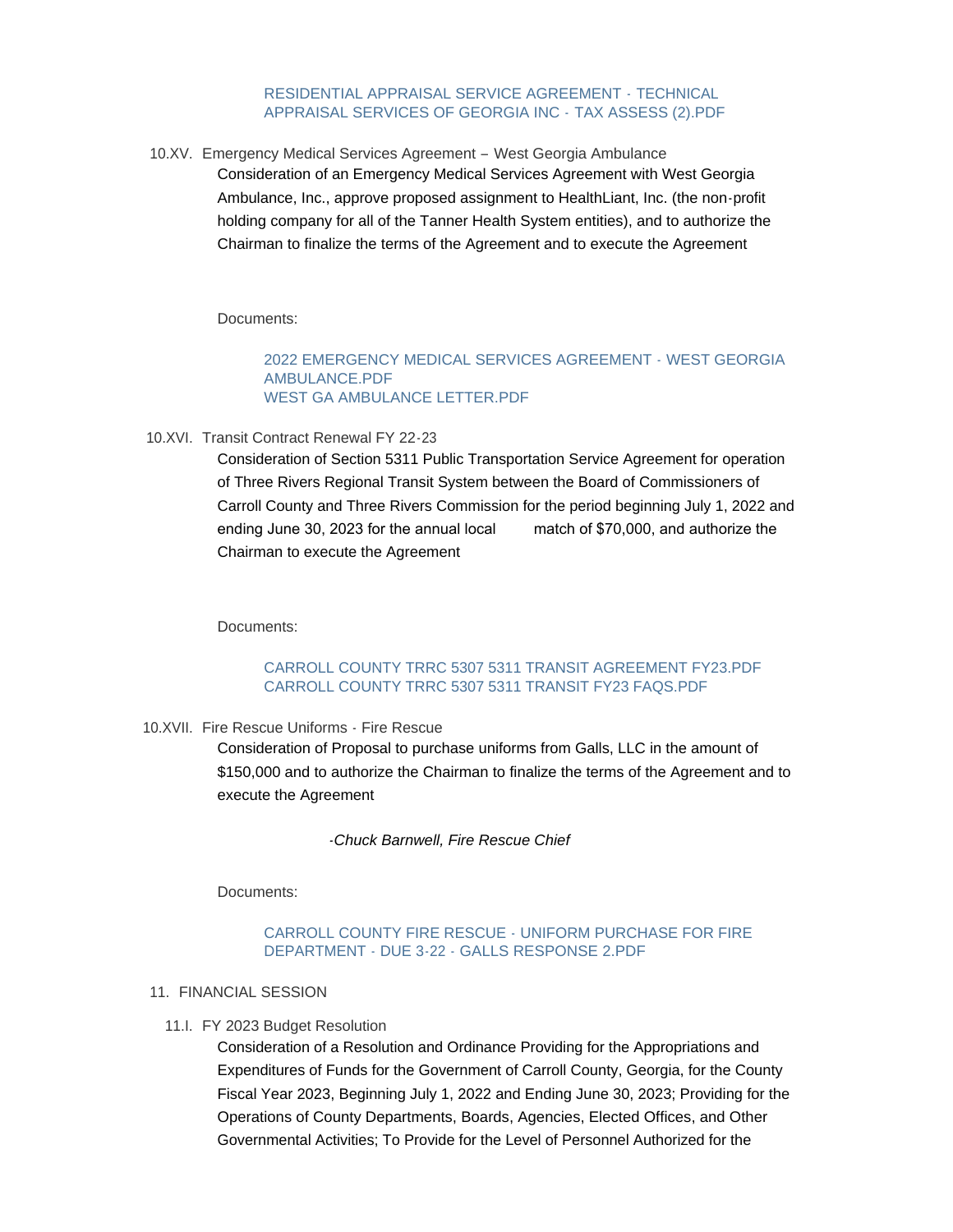Various Departments and Agencies; To Provide for Capital Improvements as Budgeted for the County; To Provide an Effective Date; And for Other Purposes

*-Alecia Searcy, Finance Director*

Documents:

[BUDGET RESOLUTION WITH EXHIBIT A.PDF](http://www.carrollcountyga.com/AgendaCenter/ViewFile/Item/3560?fileID=9127) [EXHIBIT B.PDF](http://www.carrollcountyga.com/AgendaCenter/ViewFile/Item/3560?fileID=9129)

11.II. FY 2022 Budget Amendment *-Alecia Searcy, Finance Director*

Documents:

### [JUNE 2022 BUDGET AMENDMENT.PDF](http://www.carrollcountyga.com/AgendaCenter/ViewFile/Item/3581?fileID=9161)

11.III. Natural Gas Suppliers

Consideration of proposals for natural gas suppliers, and authorize the Chairman to negotiate and sign the agreement with the supplier *-Alecia Searcy, Finance Director*

Documents:

## [PW22-A006 BID SUMMARY NATURAL GAS MARKETERS AND](http://www.carrollcountyga.com/AgendaCenter/ViewFile/Item/3582?fileID=9189)  SUPPLIERS- NEW - COPY.PDF

- 12. BUSINESS SESSION
	- 12.I. Public Hearing Abandonment Of 0.54 Miles Of Oak Shade Road Public Hearing to consider the proposed abandonment of 0.54 miles of Oak Shade Road lying in Land Lot 151,  $6<sup>th</sup>$  District of Carroll County

Documents:

[PUBLIC HEARING AND RESOLUTION - ABANDONMENT OF A PORTION OF](http://www.carrollcountyga.com/AgendaCenter/ViewFile/Item/3569?fileID=9122)  OAK SHADE ROAD - CARROLL COUNTY.PDF [CITY OF TEMPLE OAK SHADE ROAD IGA LETTER MAY 2022.PDF](http://www.carrollcountyga.com/AgendaCenter/ViewFile/Item/3569?fileID=9181)

12.II. Resolution - Abandonment Of 0.54 Miles Of Oak Shade Road

Consideration of a Resolution finding that a portion of Oak Shade Road measuring 0.54 miles more or less lying in Land Lot 151,  $6<sup>th</sup>$  District of Carroll County has ceased to be used by the public to the extent that no substantial public purposes are served; authorizing the abandonment thereof; authorizing the Chairman to dispose of the abandoned property; to provide an effective date of this resolution; and for other purposes

*-Danny Yates, Maintenance Coordinator*

*-Stacey Blackmon, County Attorney*

Documents: